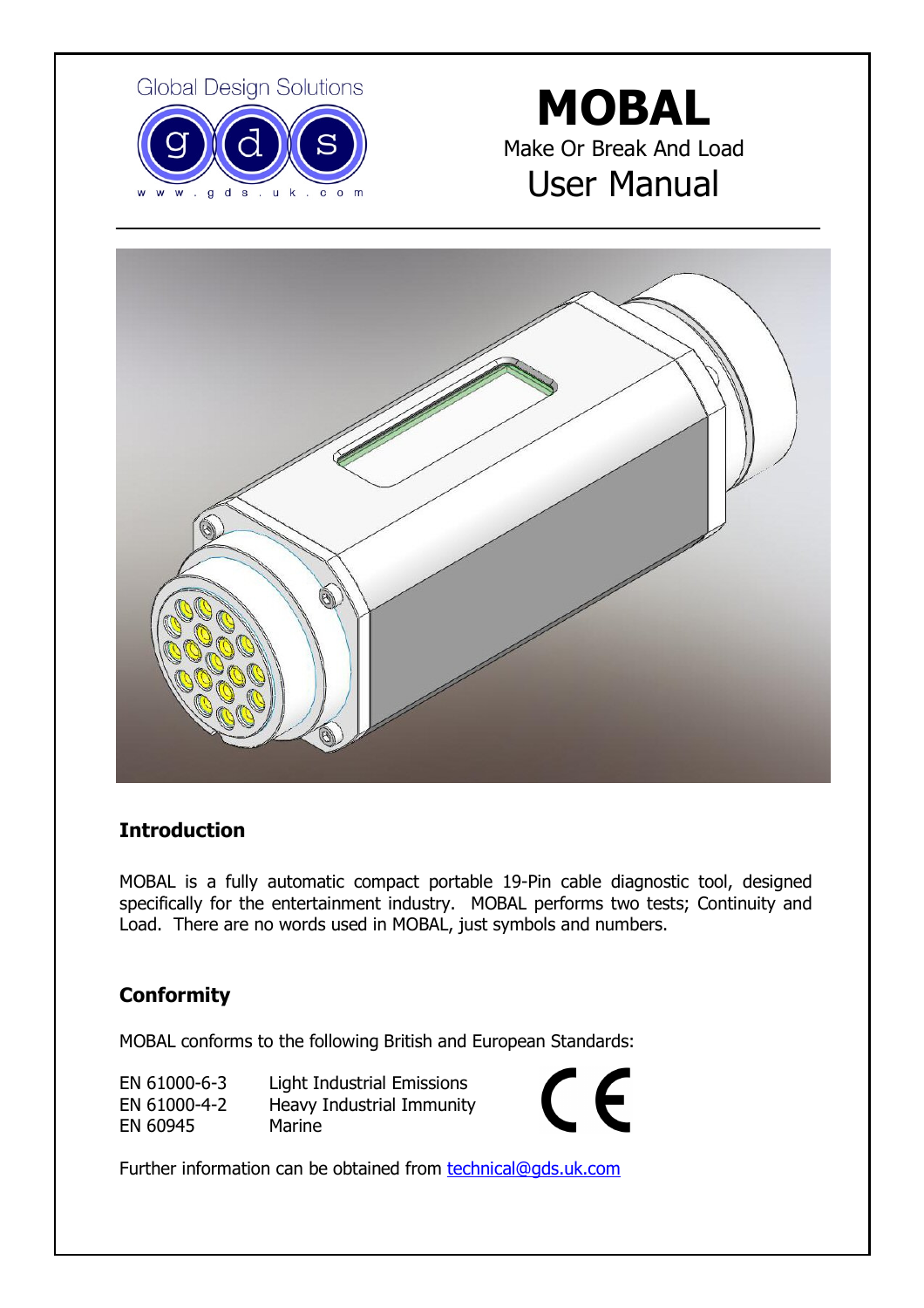# Cable Test

MOBAL will test for 3 types of fault during the cable test.

- 1. Open circuits or missing/unconnected pins.
- 2. Short circuits between 2 or more pins.
- 3. Reversed pins.

To perform the cable test, attach the cable to be tested to both ends of MOBAL. If the cable is wired correctly, MOBAL will display one of the following images: -





If there is a fault in the cable, MOBAL will display the faults one by one using graphical representation.

In example 1 the cable has pins 3 and 4 reversed and pin 9 open.

Example 2 shows a cable with a short circuit between pins 3, 4 and 9 on the male connector, but pin 9 open between the male and female ends.





If MOBAL tests a cable with more than 3 faults, the display will scroll to show the remaining faults. MOBAL only displays the first 8 faults on a cable. If more than 8 faults exist, these should be rectified and the cable retested.

#### \*\*Bussed Earths

This symbol is shown when MOBAL detects pins 13 to 18 are connected together at both ends of the cable.

When testing bussed earth cables, it is important to remember MOBAL (or any other form of electrical test) can't detect missing earth conductors between the male and female connectors. Whilst MOBAL will only display the cable OK symbol if it can see all 6 pins connected to all 6 pins, your cable could have only one earth conductor connected between the male and female connector. Because of this, you should always conduct a visual check of the cable as well.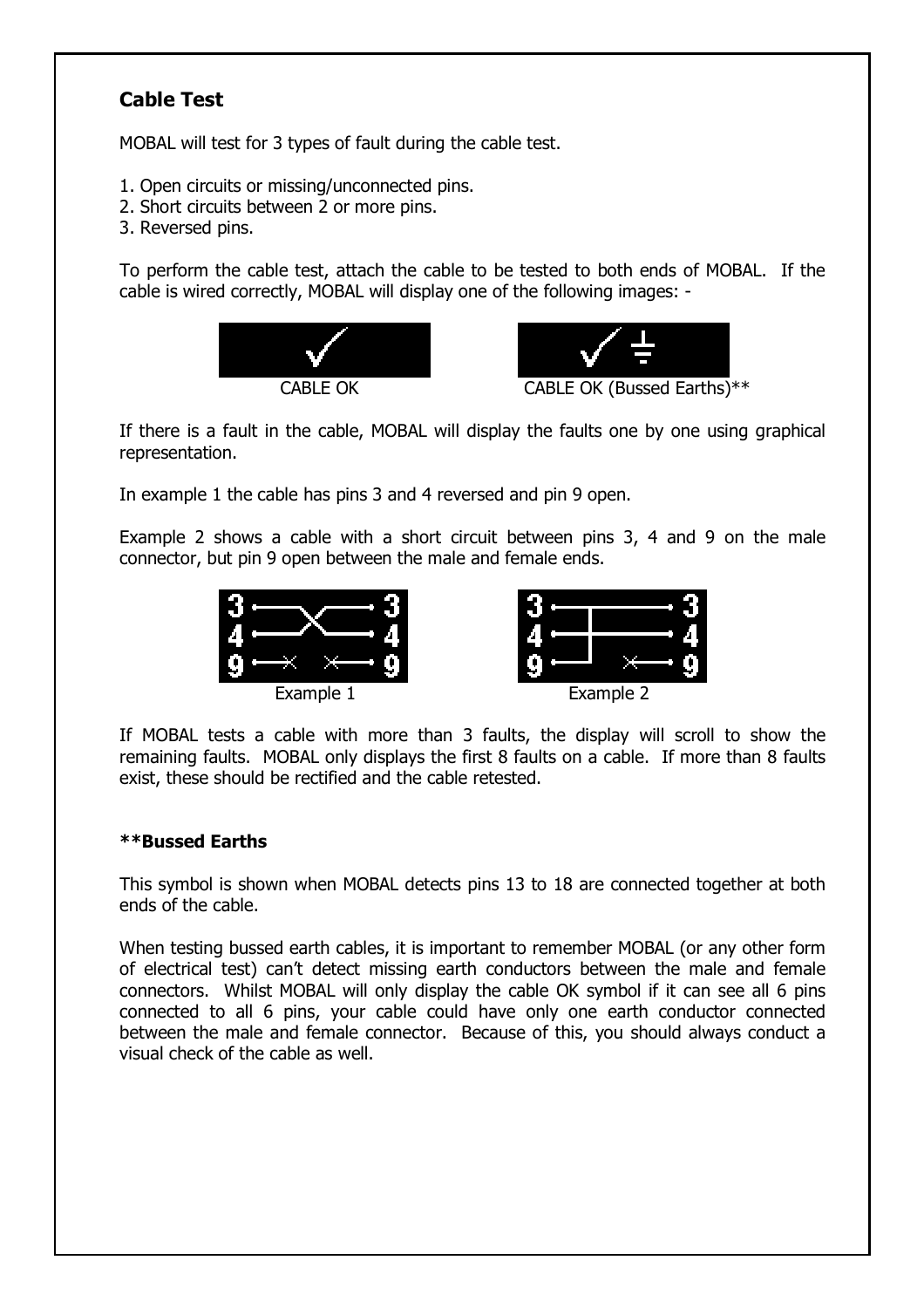# Load Test

MOBAL performs the load test by measuring the resistance between the Live and Neutral pins of the 19 pin connector. If there is a lamp on the end of the cable, MOBAL will display a symbol of a resistor and the measured resistance below it. Depending on the cable length and the type of load, this resistance will vary.

To perform the load test, attach the 6 channel lighting bar wired to the correct standard (see below) to MOBAL. MOBAL will automatically enter load test mode.

In this example MOBAL has detected the following:



Circuit 1: Resistance of 100 Ohms Circuit 2: Short Circuit or <10 Ohms Circuit 3: Short Circuit or <10 Ohms Circuit 4: Open Circuit Circuit 5: Resistance of 47 Ohms Circuit 6: Open Circuit

A blown lamp will display as an open circuit. A good lamp will display as a short circuit (like channel 2) or a low resistance. The actual value will depend on cable length, lamp wattage and voltage.

# Moving Lights

MOBAL is able to detect some types of moving light fixtures and other load types. Typical loads MOBAL is able to measure will have magnetic ballasts or transformers. MOBAL will also detect any resistive loads below 5k Ohms. MOBAL is unable to detect any fixture using electronic ballasts or switching power supplies. MOBAL will not detect a fixture with its power switch in the OFF position.

# Connection to Live Cables

Whilst GDS have taken every precaution to protect MOBAL from accidental connection to a live cable or dimmer, MOBAL should NOT be connected to the mains.

### Standard Pin Allocations

- 
- 2 CHANNEL 1 NEUTRAL 11 CHANNEL 6 LIVE
- 
- 
- 
- 6 CHANNEL 3 NEUTRAL 15 CHANNEL 3 EARTH
- 
- 
- 

#### PIN Channel PIN Channel

- 1 CHANNEL 1 LIVE 10 CHANNEL 5 NEUTRAL
	-
- 3 CHANNEL 2 LIVE 12 CHANNEL 6 NEUTRAL
- 4 CHANNEL 2 NEUTRAL 13 CHANNEL 1 EARTH
- 5 CHANNEL 3 LIVE 14 CHANNEL 2 EARTH
	-
- 7 CHANNEL 4 LIVE 16 CHANNEL 4 EARTH
- 8 CHANNEL 4 NEUTRAL 17 CHANNEL 5 EARTH
- 9 CHANNEL 5 LIVE 18 CHANNEL 6 EARTH
	- 19 NOT USED